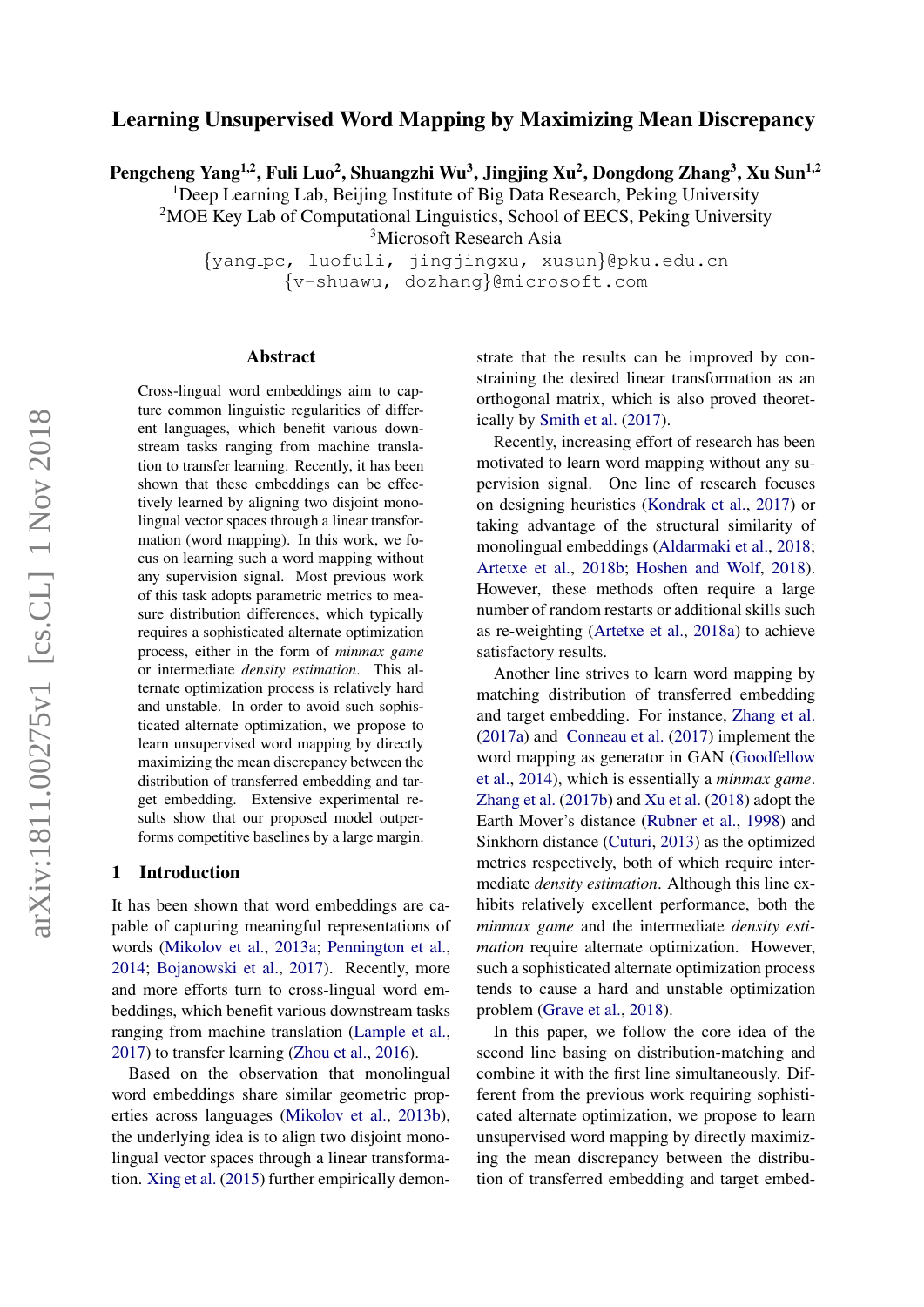ding. The *Maximum Mean Discrepancy* (MMD) is a non-parametric metric, which measures the difference between two distributions. Compared with other parametric metrics, it does not require any intermediate *density estimation*, leading to a more stable optimization problem. Besides, in order to alleviate the initialization sensitive issue of the distribution-matching, we take advantage of the structural similarity of monolingual embeddings [\(Artetxe et al.,](#page-4-8) [2018b\)](#page-4-8) to learn the initial word mapping to provide a warm-up start.

The main contributions of this paper are concluded as follows:

- We systematically analyze the drawbacks of the current models for the task of learning unsupervised word mapping.
- We propose to learn unsupervised word mapping by means of non-parametric maximum mean discrepancy, which avoids a relatively sophisticated alternate optimization process.
- Extensive experimental results show that our approach outperforms competitive baselines by a large margin on two benchmark tasks.

#### 2 Proposed Method

## 2.1 Overview

Here we define some notations and describe the task of learning word mapping between different languages without any supervision signal. Let  $\mathcal{X} = \{x_i\}_{i=1}^n$  and  $\mathcal{Y} = \{y_i\}_{i=1}^m$  be two sets of  $n$  and  $m$  pre-trained monolingual word embeddings with dimensionality  $d$ , which come from the source and target language, respectively. Our goal is to learn a word mapping  $W \in \mathcal{O}_d$  so that for any source word embedding  $x$ ,  $\mathbf{W}$ *x* lies close to the embedding of its target language translation y. Here  $\mathcal{O}_d$  is the space composed of all  $d \times d$  orthogonal matrices. From the perspective of distribution-matching, the task of learning word mapping can be modeled as finding an optimal orthogonal matrix  $W^*$  to make the distributions of  $W\mathcal{X}$  and  $\mathcal{Y}$  as close as possible.

## 2.2 MMD-Matching

Concisely, *Maximum Mean Discrepancy* (MMD) measures the difference between two distributions based on the *Reproducing Kernel Hilbert Space* (RKHS)  $H$ . Let  $P$  and  $Q$  represent the distribution of WX and *Y*, respectively, i.e., W $x \sim \mathcal{P}$ 

and  $y \sim Q$ . Then, the difference between the distributions  $P$  and  $Q$  can be characterized by:

$$
MMD(\mathcal{P}, \mathcal{Q}) = ||\mathbb{E}_{\mathbf{W}x \sim \mathcal{P}}[\phi(\mathbf{W}x)] - \mathbb{E}_{y \sim \mathcal{Q}}[\phi(y)]||_{\mathcal{H}}
$$
  
(1)  
where  $\phi(\cdot)$  is the feature mapping.  $MMD(\mathcal{P}, \mathcal{Q})$ 

reaches its minimum only when the distributions  $P$  and  $Q$  match exactly. Therefore, in order to match the distribution of transferred embedding and target embedding as exactly as possible, the underlying linear mapping W can be learned by solving the following optimization problem:

<span id="page-1-0"></span>
$$
\min_{\mathbf{W}\in\mathcal{O}_d} \text{MMD}(\mathcal{P}, \mathcal{Q})\tag{2}
$$

By means of *kernel trick* [\(Gretton et al.,](#page-4-16) [2012\)](#page-4-16), the MMD of the distributions  $P$  and  $Q$  can be calculated as:

$$
\text{MMD}^{2}(\mathcal{P}, \mathcal{Q}) = \mathbb{E}_{\mathbf{W}x \sim \mathcal{P}, \mathbf{W}x' \sim \mathcal{P}}[k(\mathbf{W}x, \mathbf{W}x')] \n+ \mathbb{E}_{y \sim \mathcal{Q}, y' \sim \mathcal{Q}}[k(y, y')]
$$
\n(3)  
\n-2\mathbb{E}\_{\mathbf{W}x \sim \mathcal{P}, y \sim \mathcal{Q}}[k(\mathbf{W}x, y)]

where  $k(\cdot, \cdot) : \mathbb{R}^d \times \mathbb{R}^d \mapsto \mathbb{R}$  is the kernel function, such as polynomial kernel or Gaussian kernel. At the training stage, Eq.[\(3\)](#page-1-0) can be estimated by the sampling method, which is formulated as:

$$
\text{MMD}^{2}(\mathcal{P}, \mathcal{Q}) = \frac{1}{B^{2}} \Big[ \sum_{i,j=1}^{B} k(\mathbf{W}x_{i}, \mathbf{W}x_{j}) \qquad (4)
$$

$$
-2 \sum_{i,j=1}^{B} k(\mathbf{W}x_{i}, y_{j}) + \sum_{i,j=1}^{B} k(y_{i}, y_{j}) \Big]
$$

where  $B$  is the size of mini-batch.

In order to maintain the orthogonality of W during training [\(Smith et al.,](#page-4-5) [2017\)](#page-4-5), we adopt the same update strategy proposed in [Cisse et al.](#page-4-17) [\(2017\)](#page-4-17). In detail, we replace the original update of the matrix W with the following update rule:

<span id="page-1-1"></span>
$$
\mathbf{W} := (1 + \beta)\mathbf{W} - \beta(\mathbf{W}\mathbf{W}^T)\mathbf{W} \qquad (5)
$$

where  $\beta$  is a hyper-parameter. After the optimization process of matching the distributions  $P$  and  $Q$ converges, we use the iterative refinement [\(Con](#page-4-11)[neau et al.,](#page-4-11) [2017;](#page-4-11) [Artetxe et al.,](#page-4-8) [2018b\)](#page-4-8) to further improve results.

#### 2.3 Compression and Initialization

At the training stage, Eq.[\(3\)](#page-1-0) is estimated by the sampling method. The bias of estimation directly determines the accuracy of calculation of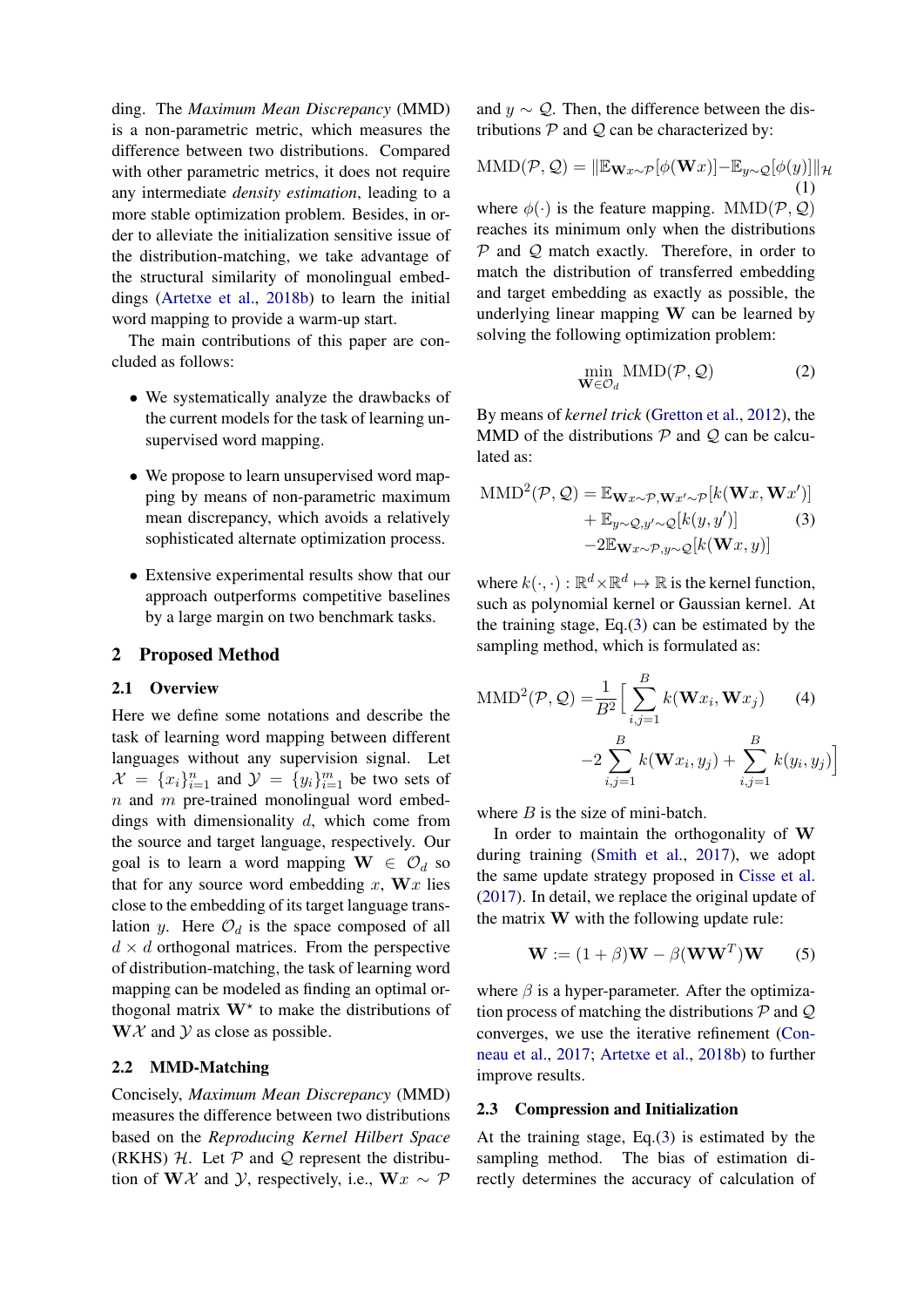<span id="page-2-0"></span>

| Methods                | <b>FR-EN</b> | <b>EN-FR</b> | DE-EN | EN-DE | <b>ES-EN</b> | <b>EN-ES</b> | <b>IT-EN</b> | EN-IT |
|------------------------|--------------|--------------|-------|-------|--------------|--------------|--------------|-------|
| Supervised:            |              |              |       |       |              |              |              |       |
| Mikolov et al. (2013a) | 71.33        | 82.20        | 61.93 | 73.07 | 74.00        | 80.73        | 68.93        | 77.60 |
| Xing et al. (2015)     | 76.33        | 78.67        | 67.73 | 69.53 | 77.20        | 78.60        | 72.00        | 73.33 |
| Shigeto et al. (2015)  | 79.93        | 73.13        | 71.07 | 63.73 | 81.07        | 74.53        | 76.47        | 68.13 |
| Zhang et al. $(2016)$  | 76.07        | 78.20        | 67.67 | 69.87 | 77.27        | 78.53        | 72.40        | 73.40 |
| Artetxe et al. (2016)  | 77.73        | 79.20        | 69.13 | 72.13 | 78.27        | 80.07        | 73.60        | 74.47 |
| Artetxe et al. (2017)  | 74.47        | 77.67        | 68.07 | 69.20 | 75.60        | 78.20        | 70.53        | 71.67 |
| Unsupervised:          |              |              |       |       |              |              |              |       |
| Zhang et al. $(2017a)$ | $\ast$       | 57.60        | 40.13 | 41.27 | 58.80        | 60.93        | 43.60        | 44.53 |
| Conneau et al. (2017)  | 77.87        | 78.13        | 69.73 | 71.33 | 79.07        | 78.80        | 74.47        | 75.33 |
| Xu et al. (2018)       | 75.47        | 77.93        | 67.00 | 69.33 | 77.80        | 79.53        | 72.60        | 73.47 |
| Ours                   | 78.87        | 78.40        | 70.33 | 71.53 | 79.33        | 79.93        | 74.73        | 75.53 |

Table 1: The accuracy of different methods in various language pairs on the bilingual lexicon induction task. The best score for each language pair is bold for the supervised and unsupervised categories, respectively. For the baseline [Zhang et al.](#page-5-2) [\(2017a\)](#page-5-2), we adopt the most commonly used unidirectional transformation model. "\*" means that the model fails to converge and hence the result is omitted.

the MMD. A reliable estimation of Eq.[\(3\)](#page-1-0) generally requires the size of the mini-batch to be proportional to the dimension. Therefore, we adopt a *compressing network* implemented as a multilayer perceptron to map all embeddings into a lower feature space. Experimental results show that the use of *compressing network* can not only improve the performance of the model, but also provide significant computational savings.

Besides, we find that the training of the model is sensitive to the initialization of word mapping. An inappropriate initialization tends to cause the model to stuck in poor local optimum. The same sensitivity issue is also observed by [Zhang et al.](#page-5-3) [\(2017b\)](#page-5-3); [Aldarmaki et al.](#page-4-7) [\(2018\)](#page-4-7); [Xu et al.](#page-5-4) [\(2018\)](#page-5-4). Therefore, we take advantage of the structural similarity of embeddings to provide the initial setting for our MMD-matching process. Readers can refer to [Artetxe et al.](#page-4-8) [\(2018b\)](#page-4-8) for detailed approach.

## 3 Experiments

## 3.1 Evaluation Tasks

We evaluate our proposed model on two representative benchmark tasks: bilingual lexicon induction and cross-lingual word similarity prediction.

Bilingual lexicon induction The goal of this task is to retrieve the translation of given source word. We use the lexicon constructed by [Conneau](#page-4-11) [et al.](#page-4-11) [\(2017\)](#page-4-11). Here we report accuracy with *nearest neighbor retrieval* based on cosine similarity.

Word similarity prediction This task aims to measure how well the predicted cross-language word cosine similarities correlate with the human-

labeled scores. Following [Conneau et al.](#page-4-11) [\(2017\)](#page-4-11), we use the SemEval 2017 competition data. We report Pearson correlation between the predicted similarity scores and the human-labeled scores over testing word pairs for each language pair.

#### 3.2 Experiment Settings

For both evaluation tasks, we use publicly available 300-dimensional *fastText* word embeddings trained on Wikipedia. The compressing network is used to map the original 300-dimensional embeddings to 50-dimensional. The batch size is set to 1280 and  $\beta$  in Eq.[\(5\)](#page-1-1) is set to 0.01. We use a mixture of 10 isotropic Gaussian (RBF) kernels with different bandwidths  $\sigma$  as in [Li et al.](#page-4-21) [\(2015\)](#page-4-21). The Adam optimizer is used to minimize the final objective function. The learning rate is initialized to 0.0003 and it is halved after every training epoch. We adopt the unsupervised criterion proposed in [Conneau et al.](#page-4-11) [\(2017\)](#page-4-11) both as a stopping criterion and to select the best hyper-parameters.

#### 3.3 Results

The experimental results of our approach and the baselines on the bilingual lexicon induction task are shown in Table [1.](#page-2-0) Results show that our proposed model outperforms all unsupervised baselines by a large margin, which shows that the use of MMD is of great help to improve the quality of word mapping. Compared with the supervised methods, it is gratifying that our approach also achieves completely comparable performance.

Table [2](#page-3-0) summarizes the performance of all methods on the cross-lingual word similarity prediction task. Similar to results in Table [1,](#page-2-0) our pro-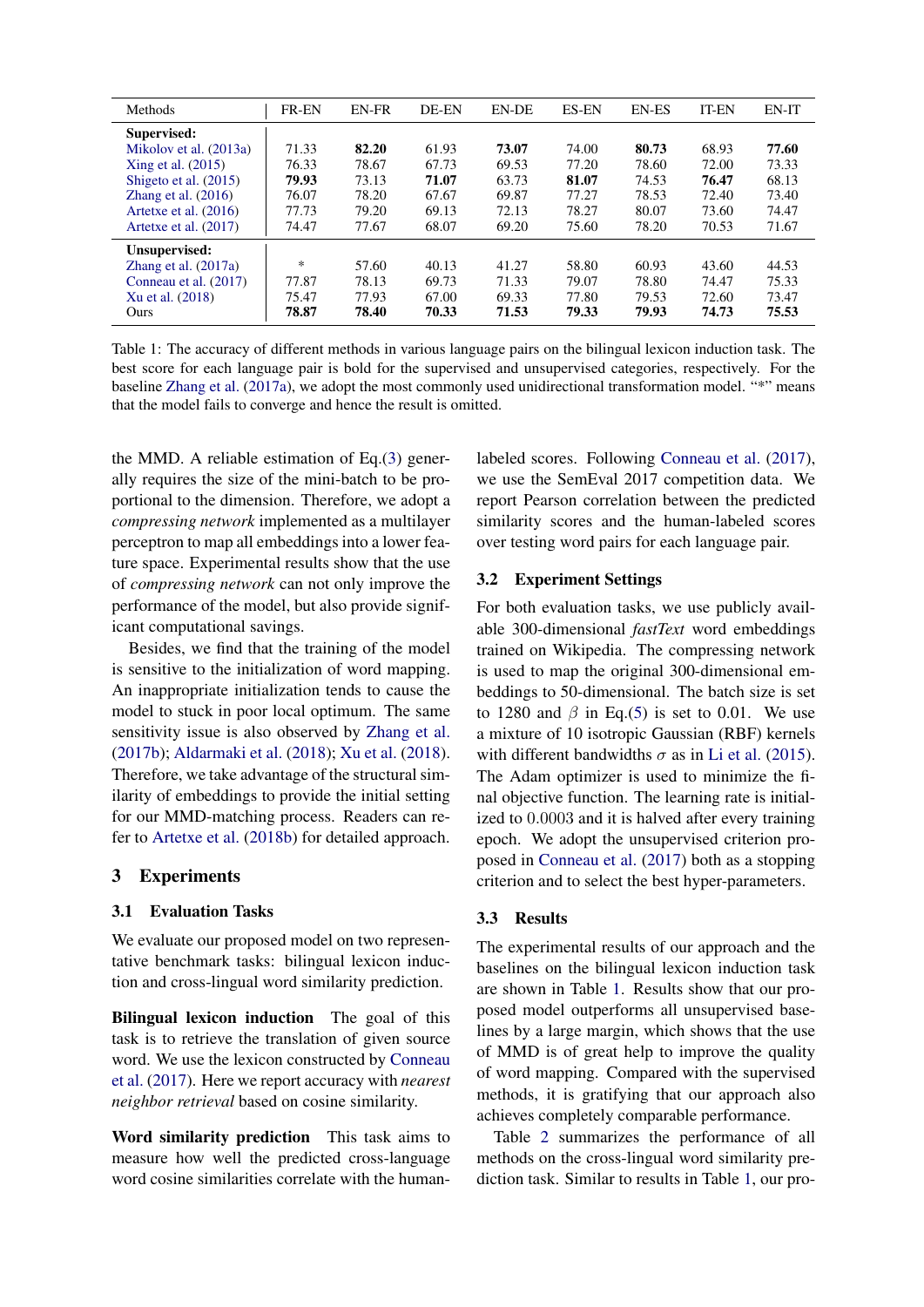<span id="page-3-0"></span>

| Methods                |      | EN-ES EN-FA EN-DE |      | EN-IT |
|------------------------|------|-------------------|------|-------|
| Supervised:            |      |                   |      |       |
| Mikolov et al. (2013a) | 0.71 | 0.68              | 0.71 | 0.71  |
| Xing et al. (2015)     | 0.71 | 0.69              | 0.72 | 0.72  |
| Shigeto et al. (2015)  | 0.72 | 0.69              | 0.72 | 0.71  |
| Zhang et al. $(2016)$  | 0.71 | 0.69              | 0.71 | 0.71  |
| Artetxe et al. (2016)  | 0.72 | 0.70              | 0.73 | 0.73  |
| Artetxe et al. (2017)  | 0.70 | 0.67              | 0.70 | 0.71  |
| Unsupervised:          |      |                   |      |       |
| Zhang et al. $(2017a)$ | 0.68 | 0.65              | 0.69 | 0.69  |
| Conneau et al. (2017)  | 0.71 | 0.68              | 0.72 | 0.71  |
| Xu et al. (2018)       | 0.71 | 0.67              | 0.71 | 0.71  |
| Ours                   | 0.72 | 0.67              | 0.72 | 0.72  |

Table 2: Comparison between our approach and all baselines on the word similarity prediction task. Pearson correlation between the predicted similarity scores and the human-labeled scores is reported.

posed model still achieves the best performance compared with the unsupervised baselines, which is also highly comparable to competitive supervised methods.

## 4 Analysis and Discussions

Here we perform further analysis on the model and experiment results.

## 4.1 Ablation Study

Here we perform an ablation study to understand the importance of different components of our approach. Table [3](#page-3-1) presents the best performance obtained by multiple versions of our model with some missing components: the MMD-matching, the refinement, and the initialization.

The most critical component is initialization, without which our model will fail to converge. This initialization sensitivity issue is ingrained and difficult to eliminate in the optimization of some metrics [\(Aldarmaki et al.,](#page-4-7) [2018;](#page-4-7) [Xu et al.,](#page-5-4) [2018\)](#page-5-4). Besides, as is shown in Table [3,](#page-3-1) the final refinement can bring a significant improvement in performance. What we need to emphasize is that although the missing of MMD-matching brings the weakest decline in performance, it is still a key component to guide the model to learn a better final word mapping.

#### 4.2 Error Analysis

In the experiment, we find that all methods exhibit relatively poor performance when translating rare words on the bilingual lexicon induction task. Figure [1](#page-3-2) shows the performance of our approach on the common word pairs and rare word pairs, from

<span id="page-3-1"></span>

| Models                                                   |                          |                     | <b>EN-ES EN-FR EN-DE EN-IT</b> |                          |
|----------------------------------------------------------|--------------------------|---------------------|--------------------------------|--------------------------|
| Full model                                               | 79.93                    | 78.40 71.53         |                                | 75.53                    |
| w/o MMD-matching<br>w/o Refinement<br>w/o Initialization | 71.60<br>55.80<br>$\ast$ | 72.53<br>65.27<br>* | 68.20<br>61.00<br>$\ast$       | 71.40<br>58.67<br>$\ast$ |

Table 3: Ablation study on the bilingual lexicon induction task. "\*" means that the model fails to converge and hence the result is omitted.

<span id="page-3-2"></span>

Figure 1: The performance of our approach in common words and rare words on the bilingual lexicon induction task. Common words are the most frequent 20,000 words, and the remaining are regarded as rare words.

which we can see that the performance is far worse when the model translates rare words.

Since the pre-trained monolingual embeddings provide the cornerstone for learning unsupervised word mapping, the quality of monolingual embeddings directly determines the quality of word mapping. Due to the low frequency of rare words, the quality of their embeddings is lower than that of common words. This makes the isometric assumption [\(Artetxe et al.,](#page-4-8) [2018b\)](#page-4-8) more difficult to satisfy on rare words, leading to poor performance of all methods on rare word pairs. Improving the quality of cross-lingual embeddings of rare words is expected to be explored in future work.

## 5 Conclusion

In this paper, we propose to learn unsupervised word mapping between different languages by directly maximizing the mean discrepancy between the distribution of transferred embedding and target embedding. The proposed model adopts nonparametric metric that does not require any intermediate density estimation, which avoids a relatively sophisticated and unstable alternate optimization process. Extensive experimental results show that the proposed model outperforms the baselines by a substantial margin.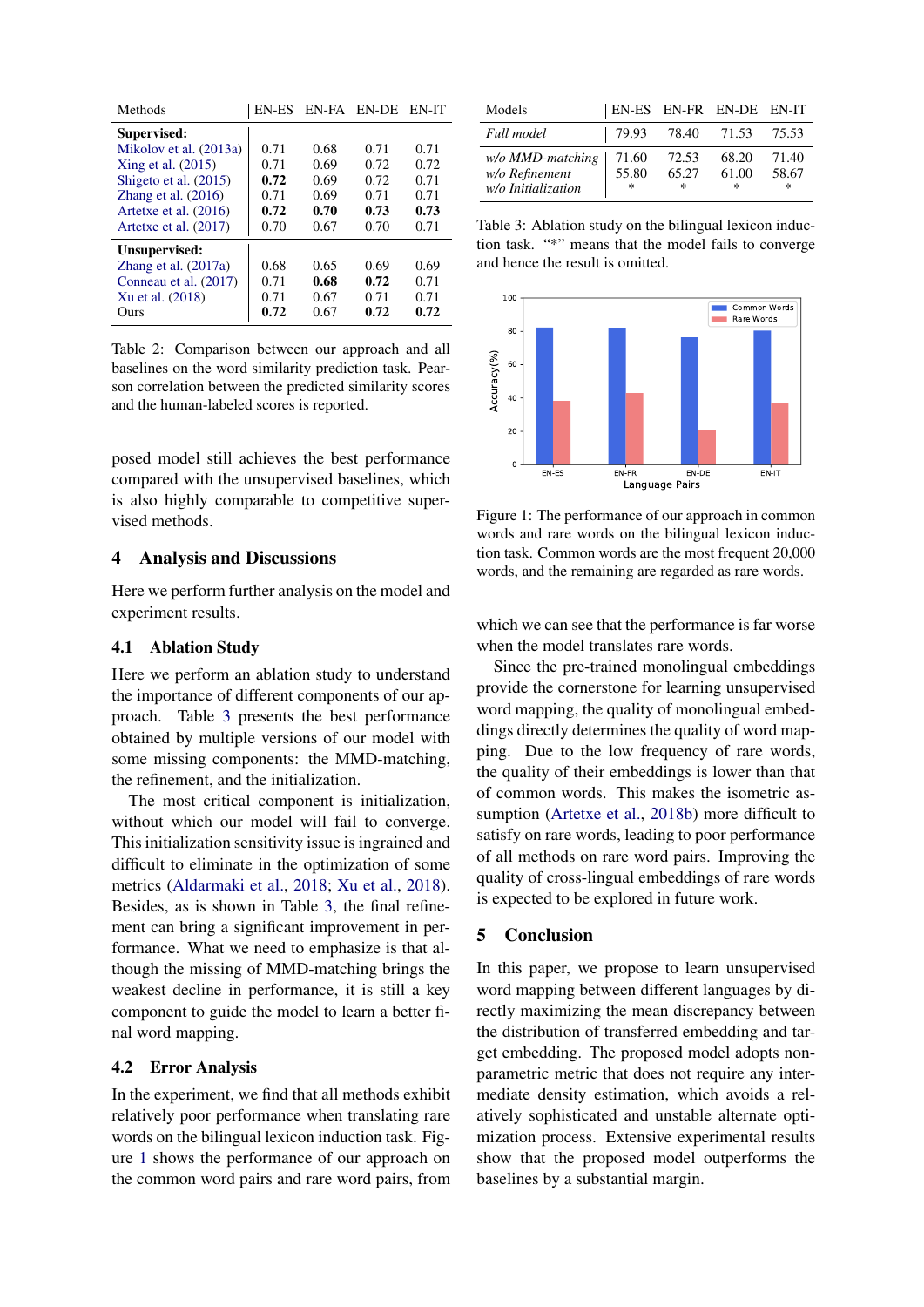#### References

- <span id="page-4-7"></span>Hanan Aldarmaki, Mahesh Mohan, and Mona T. Diab. 2018. Unsupervised word mapping using structural similarities in monolingual embeddings. *TACL*, 6:185–196.
- <span id="page-4-19"></span>Mikel Artetxe, Gorka Labaka, and Eneko Agirre. 2016. Learning principled bilingual mappings of word embeddings while preserving monolingual invariance. In *Proceedings of the 2016 Conference on Empirical Methods in Natural Language Processing, EMNLP 2016, Austin, Texas, USA, November 1-4, 2016*, pages 2289–2294.
- <span id="page-4-20"></span>Mikel Artetxe, Gorka Labaka, and Eneko Agirre. 2017. Learning bilingual word embeddings with (almost) no bilingual data. In *Proceedings of the 55th Annual Meeting of the Association for Computational Linguistics, ACL 2017, Vancouver, Canada, July 30 - August 4, Volume 1: Long Papers*, pages 451–462.
- <span id="page-4-10"></span>Mikel Artetxe, Gorka Labaka, and Eneko Agirre. 2018a. Generalizing and improving bilingual word embedding mappings with a multi-step framework of linear transformations. In *Proceedings of the Thirty-Second AAAI Conference on Artificial Intelligence (AAAI-18)*.
- <span id="page-4-8"></span>Mikel Artetxe, Gorka Labaka, and Eneko Agirre. 2018b. A robust self-learning method for fully unsupervised cross-lingual mappings of word embeddings. In *Proceedings of the 56th Annual Meeting of the Association for Computational Linguistics, ACL 2018, Melbourne, Australia, July 15-20, 2018, Volume1: Long Papers*, pages 789–798.
- <span id="page-4-2"></span>Piotr Bojanowski, Edouard Grave, Armand Joulin, and Tomas Mikolov. 2017. Enriching word vectors with subword information. *TACL*, 5:135–146.
- <span id="page-4-17"></span>Moustapha Cisse, Piotr Bojanowski, Edouard Grave, Yann Dauphin, and Nicolas Usunier. 2017. Parseval networks: Improving robustness to adversarial examples. In *Proceedings of the 34th International Conference on Machine Learning, ICML 2017, Sydney, NSW, Australia, 6-11 August 2017*, pages 854– 863.
- <span id="page-4-11"></span>Alexis Conneau, Guillaume Lample, Marc'Aurelio Ranzato, Ludovic Denoyer, and Hervé Jégou. 2017. Word translation without parallel data. *arXiv preprint arXiv:1710.04087*.
- <span id="page-4-14"></span>Marco Cuturi. 2013. Sinkhorn distances: Lightspeed computation of optimal transport. In *Advances in Neural Information Processing Systems 26: 27th Annual Conference on Neural Information Processing Systems 2013. Proceedings of a meeting held December 5-8, 2013, Lake Tahoe, Nevada, United States.*, pages 2292–2300.
- <span id="page-4-12"></span>Ian Goodfellow, Jean Pouget-Abadie, Mehdi Mirza, Bing Xu, David Warde-Farley, Sherjil Ozair, Aaron Courville, and Yoshua Bengio. 2014. Generative adversarial nets. In *Advances in neural information processing systems*, pages 2672–2680.
- <span id="page-4-15"></span>Edouard Grave, Armand Joulin, and Quentin Berthet. 2018. Unsupervised alignment of embeddings with wasserstein procrustes. *arXiv preprint arXiv:1805.11222*.
- <span id="page-4-16"></span>Arthur Gretton, Karsten M Borgwardt, Malte J Rasch, Bernhard Schölkopf, and Alexander Smola. 2012. A kernel two-sample test. *Journal of Machine Learning Research*, 13(Mar):723–773.
- <span id="page-4-9"></span>Yedid Hoshen and Lior Wolf. 2018. An iterative closest point method for unsupervised word translation. *CoRR*, abs/1801.06126.
- <span id="page-4-6"></span>Grzegorz Kondrak, Bradley Hauer, and Garrett Nicolai. 2017. Bootstrapping unsupervised bilingual lexicon induction. In *Proceedings of the 15th Conference of the European Chapter of the Association for Computational Linguistics, EACL 2017, Valencia, Spain, April 3-7, 2017, Volume 2: Short Papers*, pages 619– 624.
- <span id="page-4-3"></span>Guillaume Lample, Ludovic Denoyer, and Marc'Aurelio Ranzato. 2017. Unsupervised machine translation using monolingual corpora only. *arXiv preprint arXiv:1711.00043*.
- <span id="page-4-21"></span>Yujia Li, Kevin Swersky, and Richard S. Zemel. 2015. Generative moment matching networks. In *Proceedings of the 32nd International Conference on Machine Learning, ICML 2015, Lille, France, 6-11 July 2015*, pages 1718–1727.
- <span id="page-4-0"></span>Tomas Mikolov, Kai Chen, Greg Corrado, and Jeffrey Dean. 2013a. Efficient estimation of word representations in vector space. *arXiv preprint arXiv:1301.3781*.
- <span id="page-4-4"></span>Tomas Mikolov, Quoc V Le, and Ilya Sutskever. 2013b. Exploiting similarities among languages for machine translation. *arXiv preprint arXiv:1309.4168*.
- <span id="page-4-1"></span>Jeffrey Pennington, Richard Socher, and Christopher Manning. 2014. Glove: Global vectors for word representation. In *Proceedings of the 2014 conference on empirical methods in natural language processing (EMNLP)*, pages 1532–1543.
- <span id="page-4-13"></span>Yossi Rubner, Carlo Tomasi, and Leonidas J. Guibas. 1998. A metric for distributions with applications to image databases. In *ICCV*, pages 59–66.
- <span id="page-4-18"></span>Yutaro Shigeto, Ikumi Suzuki, Kazuo Hara, Masashi Shimbo, and Yuji Matsumoto. 2015. Ridge regression, hubness, and zero-shot learning. In *Machine Learning and Knowledge Discovery in Databases - European Conference, ECML PKDD 2015, Porto, Portugal, September 7-11, 2015, Proceedings, Part I*, pages 135–151.
- <span id="page-4-5"></span>Samuel L Smith, David HP Turban, Steven Hamblin, and Nils Y Hammerla. 2017. Offline bilingual word vectors, orthogonal transformations and the inverted softmax. *arXiv preprint arXiv:1702.03859*.